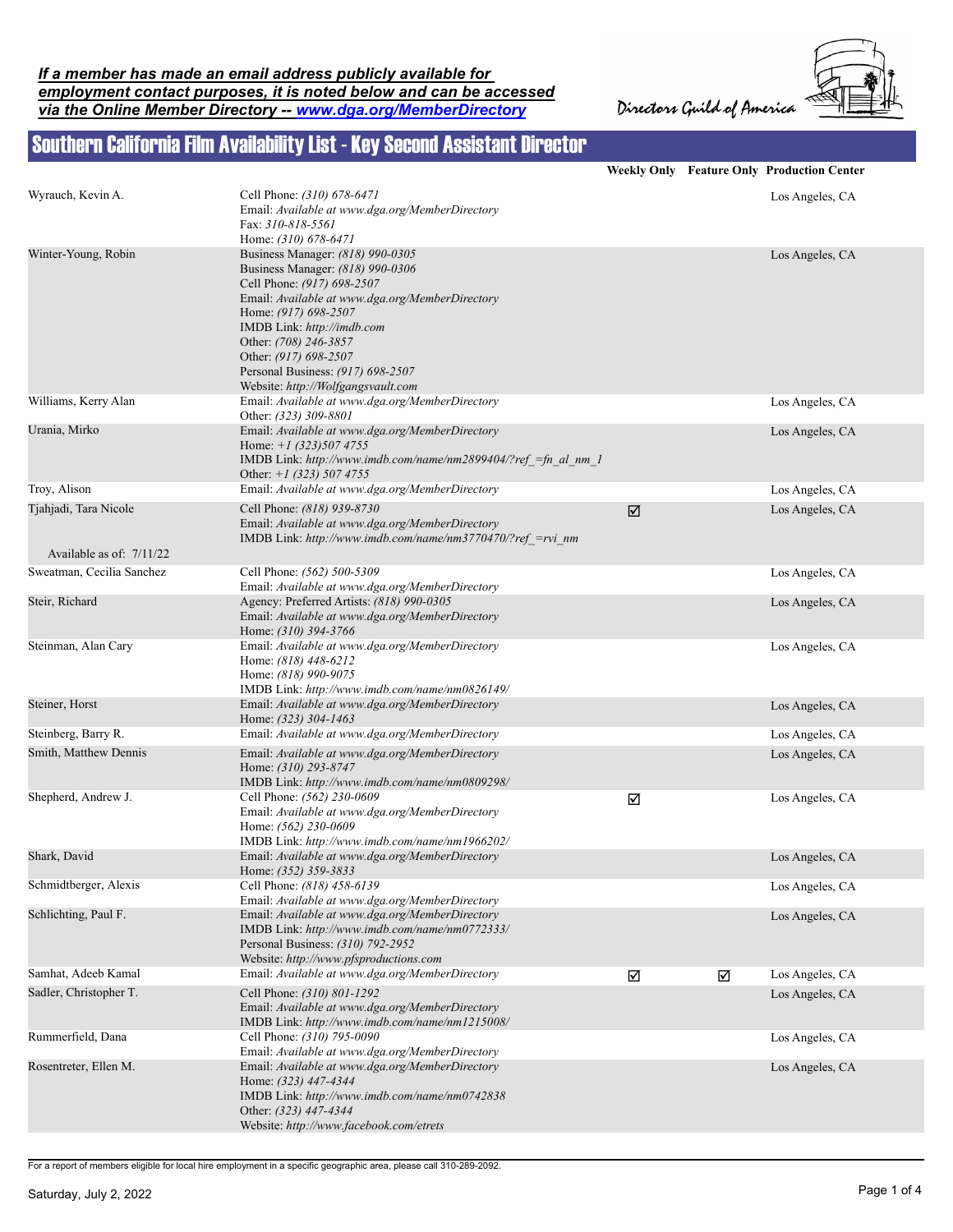|                             |                                                                                                                                                                                                                                                                                          |   |   | <b>Weekly Only Feature Only Production Center</b> |
|-----------------------------|------------------------------------------------------------------------------------------------------------------------------------------------------------------------------------------------------------------------------------------------------------------------------------------|---|---|---------------------------------------------------|
| Rodriguez, Molly Robin      | Email: Available at www.dga.org/MemberDirectory<br>Home: (323) 333-8559                                                                                                                                                                                                                  |   |   | Los Angeles, CA                                   |
| Riley, Bob                  | Email: Available at www.dga.org/MemberDirectory<br>Home: (323) 395-9069                                                                                                                                                                                                                  |   |   | Los Angeles, CA                                   |
| Remick, Scott D.            | Email: Available at www.dga.org/MemberDirectory<br>IMDB Link: http://www.imdb.com/name/nm0718933/<br>Personal Business: (619) 804-4613                                                                                                                                                   | ☑ |   | Los Angeles, CA                                   |
| Rader, Jordan Nicole        | Email: Available at www.dga.org/MemberDirectory<br>Website: https://www.raderfilm.com                                                                                                                                                                                                    |   |   | Los Angeles, CA                                   |
| Ponzio, Carla Rose          | Email: Available at www.dga.org/MemberDirectory<br>Home: (213) 716-3194<br>IMDB Link: http://www.imdb.com/name/nm0690750/                                                                                                                                                                |   |   | Los Angeles, CA                                   |
| Pesante, Athena Leah        | Email: Available at www.dga.org/MemberDirectory<br>IMDB Link: https://www.imdb.com/name/nm0675840/?ref =nv sr 1?<br>$ref = nv sr$ 1                                                                                                                                                      |   |   | Los Angeles, CA                                   |
| Payton, Joseph H.           | Email: Available at www.dga.org/MemberDirectory<br>Home: (213) 952-4359                                                                                                                                                                                                                  |   |   | Los Angeles, CA                                   |
| Pagnotta, Frankie Francesca | Email: Available at www.dga.org/MemberDirectory<br>Home: (818) 497-4455<br>Other: (818) 497-4455                                                                                                                                                                                         | ☑ | ☑ | Los Angeles, CA                                   |
| O'Connell, John M.          | Email: Available at www.dga.org/MemberDirectory<br>Home: (201) 410-0118<br>Home: (201) 567-6279                                                                                                                                                                                          |   |   | New York, NY                                      |
| Murphy, Nate                | Email: Available at www.dga.org/MemberDirectory<br>Home: (818) 400-5958                                                                                                                                                                                                                  |   |   | Los Angeles, CA                                   |
| Moutran, Greg               | Email: Available at www.dga.org/MemberDirectory<br>IMDB Link: http://www.imdb.com/name/nm1866770/<br>Website: https://www.linkedin.com/profile/public-profile-settings?<br>trk=prof-edit-edit-public profile                                                                             |   |   | Los Angeles, CA                                   |
| Moran, Dennis Patrick       | Email: Available at www.dga.org/MemberDirectory<br>Home: (310) 980-0112                                                                                                                                                                                                                  |   |   | Los Angeles, CA                                   |
| Miller, Andrew              | Email: Available at www.dga.org/MemberDirectory<br>Home: (630) 309-2639                                                                                                                                                                                                                  |   |   | Los Angeles, CA                                   |
| Miles, Elizabeth Tyler      | Email: Available at www.dga.org/MemberDirectory<br>Home: (310) 993-0022<br>Website: https://www.dgaad.com                                                                                                                                                                                |   |   | Los Angeles, CA                                   |
| Michaelson, Brad I.         | Email: Available at www.dga.org/MemberDirectory<br>Home: (818) 590-0310<br>Website: www.bradmovie.com                                                                                                                                                                                    |   |   | Los Angeles, CA                                   |
| Melamed, Michael            | Cell Phone: (818) 943-4997<br>Email: Available at www.dga.org/MemberDirectory<br>IMDB Link: http://www.imdb.com/name/nm0538894/                                                                                                                                                          | ☑ | ☑ | Los Angeles, CA                                   |
| McNamara, Kevin M.          | Email: Available at www.dga.org/MemberDirectory<br>Home: (603) 732-0765<br>Home: (603) 854-1869<br>Personal Business: (603) 854-1869                                                                                                                                                     |   |   | New York, NY                                      |
| Matalon, Adam               | Email: Available at www.dga.org/MemberDirectory<br>Home: (310) 424-5951<br>Home: (310) 701-1173<br>IMDB Link: http://www.imdb.com/name/nm0558058/<br>Personal Business: (310) 424-5951<br>Website: http://www.adammatalon.com                                                            | ☑ | ☑ | Los Angeles, CA                                   |
| Matal, Conte Mark           | Home: (818) 648-9831                                                                                                                                                                                                                                                                     | ☑ | ☑ | Los Angeles, CA                                   |
| Mandel, Fred                | Cell Phone: (818) 437-3048<br>Email: Available at www.dga.org/MemberDirectory<br>Home: (818) 437-3048                                                                                                                                                                                    |   |   | Los Angeles, CA                                   |
| Lyras, Dean Nicolas         | Business Manager: (415) 766-1906<br>Cell Phone: +14157661906<br>Email: Available at www.dga.org/MemberDirectory<br>Home: $+1213766-10906$<br>Home: $+420$ 722 483-007<br>IMDB Link: http://pro.imdb.com/name/nm0529211/<br>Personal Business: 00420722483007<br>Website: http://rmmp.com | ☑ |   | Los Angeles, CA                                   |
| Ludwigova, Jana             | Cell Phone: (323) 286-5680<br>Email: Available at www.dga.org/MemberDirectory<br>Home: (323) 286-5680<br>Home: (323) 663-2537                                                                                                                                                            |   |   | Los Angeles, CA                                   |
| Ludwig, Carl Lawrence       | Email: Available at www.dga.org/MemberDirectory<br>Home: (213) 944-7201<br>Home: (323) 876-4826                                                                                                                                                                                          |   |   | Los Angeles, CA                                   |
| Lipton, Bart                | Email: Available at www.dga.org/MemberDirectory<br>Home: (213) 880-2062                                                                                                                                                                                                                  |   |   | Los Angeles, CA                                   |

For a report of members eligible for local hire employment in a specific geographic area, please call 310-289-2092.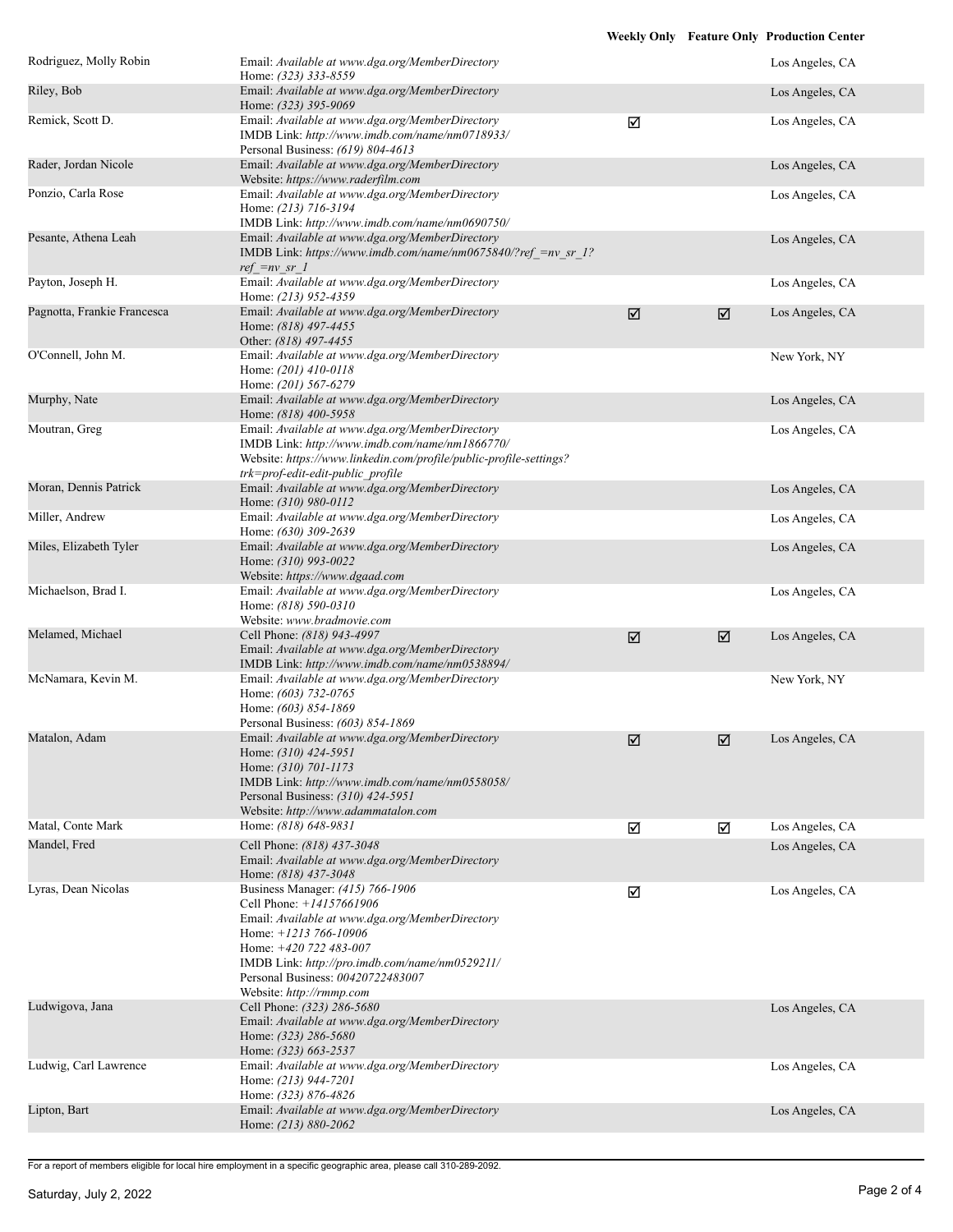| Leatham, Dan              | Email: Available at www.dga.org/MemberDirectory<br>Home: (818) 585-3354<br>IMDB Link: http://www.imdb.com/name/nm0495304/?ref =fn al nm 1                                                             |   |   | Los Angeles, CA |
|---------------------------|-------------------------------------------------------------------------------------------------------------------------------------------------------------------------------------------------------|---|---|-----------------|
| Lanning, Jane O'Hehir     | Cell Phone: (404) 213-1563<br>Email: Available at www.dga.org/MemberDirectory<br>Home: (404) 213-1563                                                                                                 |   |   | New York, NY    |
| Lamkin, Dan               | Cell Phone: (773) 501-8331<br>Email: Available at www.dga.org/MemberDirectory<br>IMDB Link: https://www.imdb.com/name/nm2965926/<br>Website: https://www.danlamkin.com                                |   |   | Los Angeles, CA |
| Kritzer, Heather R.       | Email: Available at www.dga.org/MemberDirectory<br>IMDB Link: http://www.imdb.com/name/nm0471744/<br>Website: https://www.linkedin.com/in/heather-r-kritzer-bb57bb7/                                  |   |   | Los Angeles, CA |
| Jutras, Hilarie           | Cell Phone: (781) 570-6609<br>Email: Available at www.dga.org/MemberDirectory<br>Home: (781) 570-6609<br>IMDB Link: http://www.imdb.com/name/nm0433271/?<br>licb=0.49681286164559424                  |   |   | Los Angeles, CA |
| Johnson, Melinda          | Email: Available at www.dga.org/MemberDirectory<br>Home: (818) 209-2896                                                                                                                               |   |   | Los Angeles, CA |
| Iskiwitch, Susan          | Email: Available at www.dga.org/MemberDirectory<br>IMDB Link: https://www.imdb.com/name/nm3996325                                                                                                     |   |   | Los Angeles, CA |
| Hughes, Amy B.            | Cell Phone: (213) 247-4179<br>Email: Available at www.dga.org/MemberDirectory                                                                                                                         |   |   | Los Angeles, CA |
| Hickey, Vanessa           | Employment: (618) 322-2760<br>Home: (618) 322-2760<br>IMDB Link: http://www.imdb.com/name/nm2315131/                                                                                                  |   |   | Undecided, CA   |
| Hacker, Steven            | Email: Available at www.dga.org/MemberDirectory<br>Home: (323) 377-7380<br>IMDB Link: https://www.imdb.com/name/nm0352430/<br>Phone: (323) 377-7380                                                   |   |   | Los Angeles, CA |
| Geraghty, Graham B.       | Email: Available at www.dga.org/MemberDirectory                                                                                                                                                       |   |   | Los Angeles, CA |
| Frank, Jill               | Cell Phone: (310) 980-4410<br>Email: Available at www.dga.org/MemberDirectory<br>Home: (310) 398-3105<br>Home: (310) 980-4410                                                                         |   |   | Los Angeles, CA |
| Fong, Brian T.            | Email: Available at www.dga.org/MemberDirectory<br>Other: (818) 995-6441                                                                                                                              |   |   | Los Angeles, CA |
| Flinn, Andrew M.          | Cell Phone: 1 310 463-4470<br>Home: 1 310 463-4470<br>IMDB Link: http://www.imdb.com/name/nm0282360<br>Other: 011 44 7521485298                                                                       |   |   | Los Angeles, CA |
| Edmonds, Michelle "Muggs" | Cell Phone: 818.429.2916<br>Email: Available at www.dga.org/MemberDirectory<br>Home: (818) 989-0290                                                                                                   |   |   | Los Angeles, CA |
| Dore, Jacqueline          | Cell Phone: (207) 232-1123<br>Email: Available at www.dga.org/MemberDirectory                                                                                                                         |   |   | Los Angeles, CA |
| Dister, Michael           | Email: Available at www.dga.org/MemberDirectory<br>Home: (347) 369-7683<br>Home: (718) 933-1303<br>Personal Business: (347) 369-7683<br>Personal Business: (440) 835-0027                             |   |   | New York, NY    |
| Crawford, Luke A.         | Cell Phone: (716) 969-3079<br>Email: Available at www.dga.org/MemberDirectory<br>Home: (716) 969-3079<br>IMDB Link: https://pro.imdb.com/name/nm2654291?<br>$ref = hm$ prof name                      |   | ☑ | New York, NY    |
| Corring, Doug             | Home: (310) 213-0569                                                                                                                                                                                  |   |   | Los Angeles, CA |
| Cooper, Ken               | Cell Phone: (818) 200-5829<br>Email: Available at www.dga.org/MemberDirectory                                                                                                                         |   |   | Los Angeles, CA |
| Cook, Christopher H       | Cell Phone: (512) 554-1404<br>Email: Available at www.dga.org/MemberDirectory<br>Employment: (512) 554-1404<br>Home: (512) 554-1404<br>IMDB Link: http://www.imdb.com/name/nm3543013/?ref =fn al nm 1 |   |   | Los Angeles, CA |
| Chu, Lisa                 | Email: Available at www.dga.org/MemberDirectory                                                                                                                                                       |   |   | Los Angeles, CA |
| Bond, Catherine E.        | Cell Phone: (818) 256-4072<br>Email: Available at www.dga.org/MemberDirectory<br>Home: (818) 256-4072                                                                                                 |   |   | Los Angeles, CA |
| Blyle, Bobbie             | Email: Available at www.dga.org/MemberDirectory<br>Home: (323) 314-6620<br>IMDB Link: http://www.imdb.com/name/nm0089987/                                                                             | ☑ | ☑ | Los Angeles, CA |

For a report of members eligible for local hire employment in a specific geographic area, please call 310-289-2092.